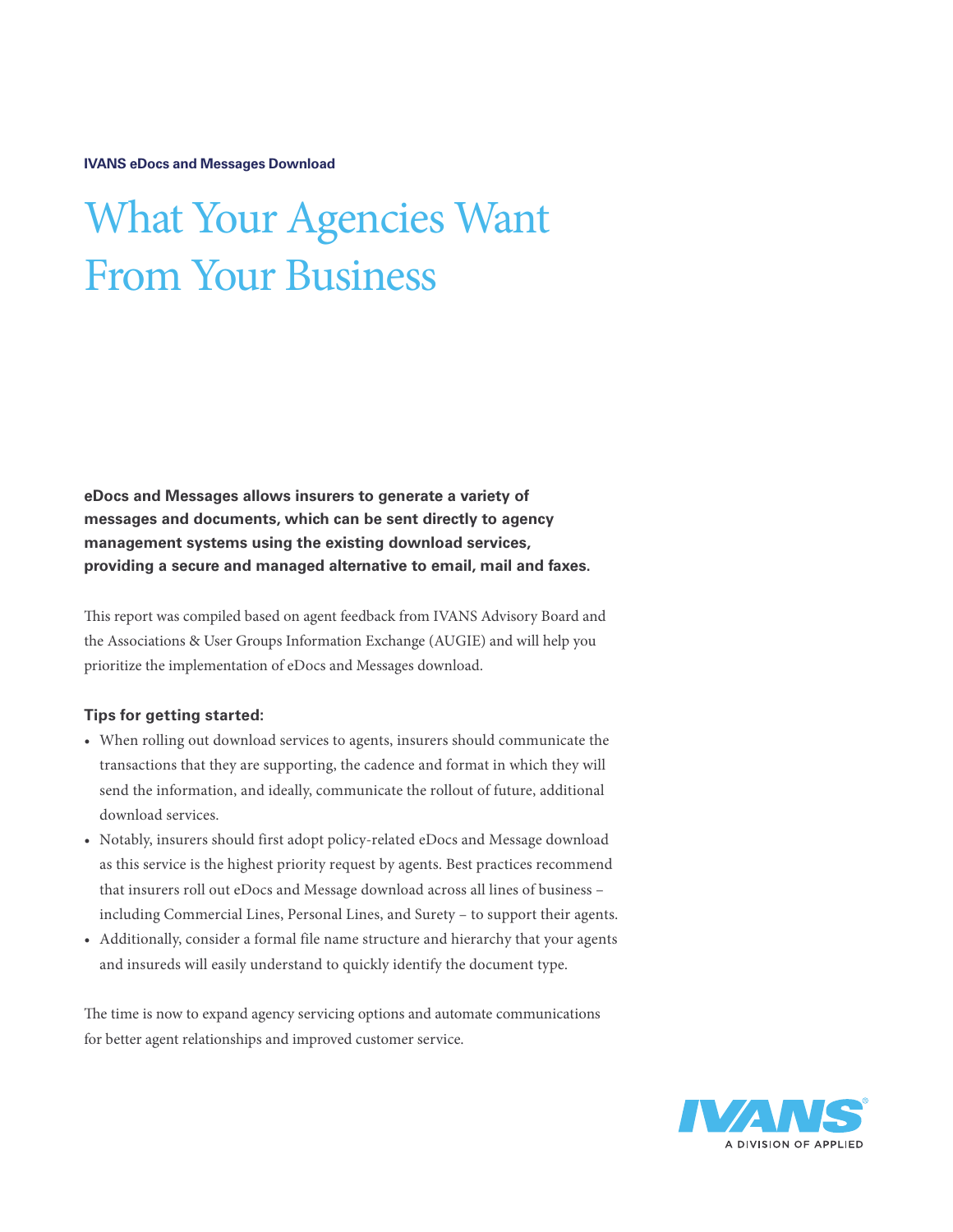| <b>Messages &amp; Documents</b><br><b>Agencies Want</b> | Prefer to<br><b>Receive</b><br><b>Attachment</b> | Prefer to<br>Receive<br><b>Message</b> | <b>Priority</b><br>Level | <b>Would Share</b><br>on a<br><b>Client Portal</b> | <b>Notes/Considerations</b>                                                                                                                                                 |  |  |  |  |  |
|---------------------------------------------------------|--------------------------------------------------|----------------------------------------|--------------------------|----------------------------------------------------|-----------------------------------------------------------------------------------------------------------------------------------------------------------------------------|--|--|--|--|--|
| <b>Policy Documents or Messages</b>                     |                                                  |                                        |                          |                                                    |                                                                                                                                                                             |  |  |  |  |  |
| Dec Page                                                | X                                                |                                        | High                     | $\mathsf{x}$                                       | Examples include: New policies, endorsements,<br>changes, renewals, and non-renewals. Agencies<br>prefer to receive the insured copy                                        |  |  |  |  |  |
| <b>Premium Audit</b>                                    | x                                                |                                        | High                     | $\mathsf{x}$                                       | Often receive a policy download with the audit.<br>Nice to receive copy at same time.                                                                                       |  |  |  |  |  |
| Non-renewals                                            | X                                                |                                        | High                     | $\mathsf{x}$                                       |                                                                                                                                                                             |  |  |  |  |  |
| <b>Revised Renewal</b>                                  | X                                                |                                        | High                     | $\mathsf{x}$                                       | Distinguish between revised vs standard renewal<br>to show changes since the last version.                                                                                  |  |  |  |  |  |
| <b>Final Cancellation</b><br><b>Confirmations</b>       | X                                                |                                        | High                     | $\mathsf{x}$                                       |                                                                                                                                                                             |  |  |  |  |  |
| <b>Pending Audit Notice</b>                             |                                                  | X                                      | Med                      | $\times$                                           |                                                                                                                                                                             |  |  |  |  |  |
| MGA Binders, Proofs,<br>Auto ID Cards, Certificates     | X                                                |                                        | Med                      | X                                                  |                                                                                                                                                                             |  |  |  |  |  |
| Agency documents                                        | X                                                |                                        | Low                      |                                                    | Examples include: New, endorsements, changes,<br>renewals, rate Sheet, commission sheet,<br>supplementals - docs formerly part of agency<br>documents - possibly via links. |  |  |  |  |  |
| <b>Billing Documents or Messages</b>                    |                                                  |                                        |                          |                                                    |                                                                                                                                                                             |  |  |  |  |  |
| <b>Cancellation Warning/</b><br>Pending                 | x                                                | X                                      | High                     | $\mathsf{x}$                                       | Send message and attachment with all of the<br>details.                                                                                                                     |  |  |  |  |  |
| <b>Billing Reinstatements/</b><br>Rescission            | X                                                | x                                      | High                     | X                                                  | Send message and attachment with all of the<br>details. Must use the "Reinstatement" cycle<br>business purpose code.                                                        |  |  |  |  |  |
| Notice of Payment Received                              |                                                  | X                                      | Low                      | $\times$                                           | Agencies want the option to opt out.                                                                                                                                        |  |  |  |  |  |
| <b>Marketing Documents or Messages</b>                  |                                                  |                                        |                          |                                                    |                                                                                                                                                                             |  |  |  |  |  |
| Quotes                                                  | X                                                |                                        | High                     |                                                    | Highlight upsell opportunities or allow the agency<br>to compare different coverages.                                                                                       |  |  |  |  |  |
| Declinations                                            |                                                  | X                                      | Low                      |                                                    |                                                                                                                                                                             |  |  |  |  |  |

| Priority<br>Level | <b>Would Share</b><br>on a<br><b>Client Portal</b> | <b>Notes/Considerations</b>         |  |  |  |  |
|-------------------|----------------------------------------------------|-------------------------------------|--|--|--|--|
|                   |                                                    |                                     |  |  |  |  |
| High              |                                                    |                                     |  |  |  |  |
| High              | X                                                  | Send copies of the check.           |  |  |  |  |
| Med               | X                                                  |                                     |  |  |  |  |
| Med               | X                                                  |                                     |  |  |  |  |
| Low               | X                                                  | Send copy of the Adjuster estimate. |  |  |  |  |
|                   |                                                    |                                     |  |  |  |  |
| Med               |                                                    |                                     |  |  |  |  |
| Med               |                                                    |                                     |  |  |  |  |
| Med               |                                                    |                                     |  |  |  |  |
| Med               |                                                    |                                     |  |  |  |  |
|                   |                                                    |                                     |  |  |  |  |
| Med               |                                                    |                                     |  |  |  |  |
| $\mathsf{Low}$    |                                                    |                                     |  |  |  |  |
| High              |                                                    |                                     |  |  |  |  |

| <b>Messages &amp; Documents</b><br><b>Agencies Want</b> | <b>Prefer to</b><br><b>Receive</b><br><b>Attachment</b> | Prefer to<br>Receive<br><b>Message</b> | <b>Priority</b><br>Level | <b>Would Share</b><br>on a<br><b>Client Portal</b> | <b>Notes/Considerations</b>         |
|---------------------------------------------------------|---------------------------------------------------------|----------------------------------------|--------------------------|----------------------------------------------------|-------------------------------------|
| <b>Claims Documents or Messages</b>                     |                                                         |                                        |                          |                                                    |                                     |
| Adjuster notes                                          |                                                         | x                                      | High                     |                                                    |                                     |
| Notice of payments                                      | x                                                       |                                        | High                     | X                                                  | Send copies of the check.           |
| <b>Loss Notice</b>                                      | X                                                       |                                        | Med                      | X                                                  |                                     |
| Accident Report, Repair<br>Receipt, Claim Photos        | X                                                       |                                        | Med                      | X                                                  |                                     |
| Estimate of repairs                                     | X                                                       |                                        | Low                      | X                                                  | Send copy of the Adjuster estimate. |
| <b>Company Documents or Messages</b>                    |                                                         |                                        |                          |                                                    |                                     |
| <b>Direct Bill Commission</b><br><b>Statements</b>      | X                                                       |                                        | Med                      |                                                    |                                     |
| <b>Commission Agreement</b><br><b>Sheets</b>            | X                                                       |                                        | Med                      |                                                    |                                     |
| <b>List of Active Users</b><br>- for Audit              | X                                                       |                                        | Med                      |                                                    |                                     |
| Moratorium                                              |                                                         | X                                      | Med                      |                                                    |                                     |
| <b>Underwriting Documents or Messages</b>               |                                                         |                                        |                          |                                                    |                                     |
| Underwriting info<br>or Messages                        |                                                         | X                                      | Med                      |                                                    |                                     |
| Internal Change information                             |                                                         | X                                      | Low                      |                                                    |                                     |
| <b>Submission Status</b>                                |                                                         | x                                      | High                     |                                                    |                                     |